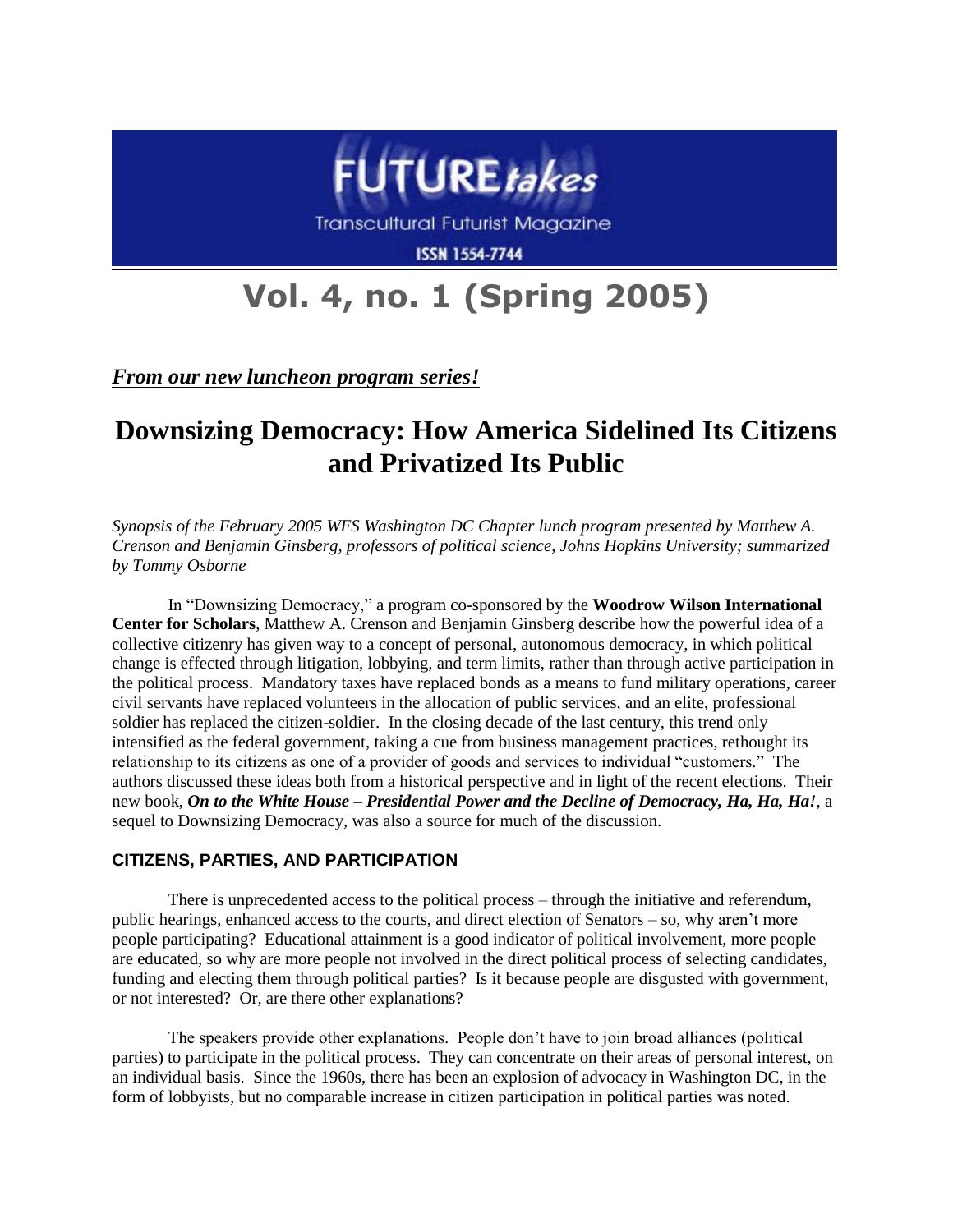Citizens are more likely to participate by proxy, that is, by contributing funds. This support for advocacy groups can be interpreted as political involvement through multiple avenues of access to government. This works best when groups can get what they want without mass mobilization of others.

The more struggle and competition among political leaders and parties – the more people turn out as voters and campaign workers. For example, in 2000, the election was close, but the turnout was 51% of the population plus (by the speakers' account) the nine Justices of the Supreme Court. In 2004, the turnout was just under 60% – the highest since 1968. Even the impeachment scandal of 1998 did not lead to high percentage voter turnout. So the lack of difference between parties may contribute to the malaise.

Another reason for decreased direct party participation is the increase in related but non-party organizations, the so-called 527s.

#### **THE PARADOX OF PRESIDENTIAL POWER**

Referencing their new book*, On to the White House*, the authors reported that almost all recent Presidents suffered political damage – Vietnam, Watergate, the Ayatollah, the Iran-Contra scandal, and Monica Lewinsky and the missing WMD/Abu Gharib double failures. Even so, the power of the Presidency continues to be enhanced.

The apparent contradiction of a damaged presidency gaining more power could be a result of the withdrawal of the general citizenry from politics. But as the speakers indicated, there are other factors, self-driven – not party-driven – ambition to become President, the development of institutions to support the President, and the removal or reduction of obstacles. This removal and reduction of obstacles involves workarounds to bills, Congressional reform, and the judiciary's siding with the Executive Branch.

Presidential candidates are less dependent on their political parties. Now you need a campaign organization independent of your party, the speakers assert. So to run for President, either you need to have a desire to make history, or you need the support of a number of powerful interests, to which you become indebted.

As an example of how presidential support institutions developed, Crenson and Ginsberg cited the 1921 creation by Congress of the Bureau of Management and Budget (forerunner of the present Office of Management and Budget, or OMB) and its placement of the BMB in the Treasury Department to keep it from Presidential control. Later, President Franklin D. Roosevelt (FDR) created the Executive Office of the President and moved the BMB to it. A standoff resulted. FDR asserted that he could move the office but that Congress could pass a law to undo the move. However, this would have required a 2/3 vote, since FDR would have been sure to veto such a law. More recently, the Office of Information and Regulatory Assessment (OIRA) was created within the OMB. Now, the OIRA, not Congress, is responsible for regulatory clearance. Beginning with Clinton, who began issuing regulatory prompts – now regulatory directives – Presidents, not Congress, are writing the basic guidance that becomes regulations.

These days, fewer bills on the Hill have Presidential support or opposition. Instead, the decadesold process of Executive Order continues. Once an Executive Order is issued, it can be struck down only by a court decision or by an Act of Congress. As another example, Congress and the President vied for control of the military prior to 1948, and inter-service rivalry played into the hands of Congress. The formation of the Department of Defense led to centralization of control over the military services and rendered the military less susceptible to the wishes of Congress, thereby diminishing the Congressional role.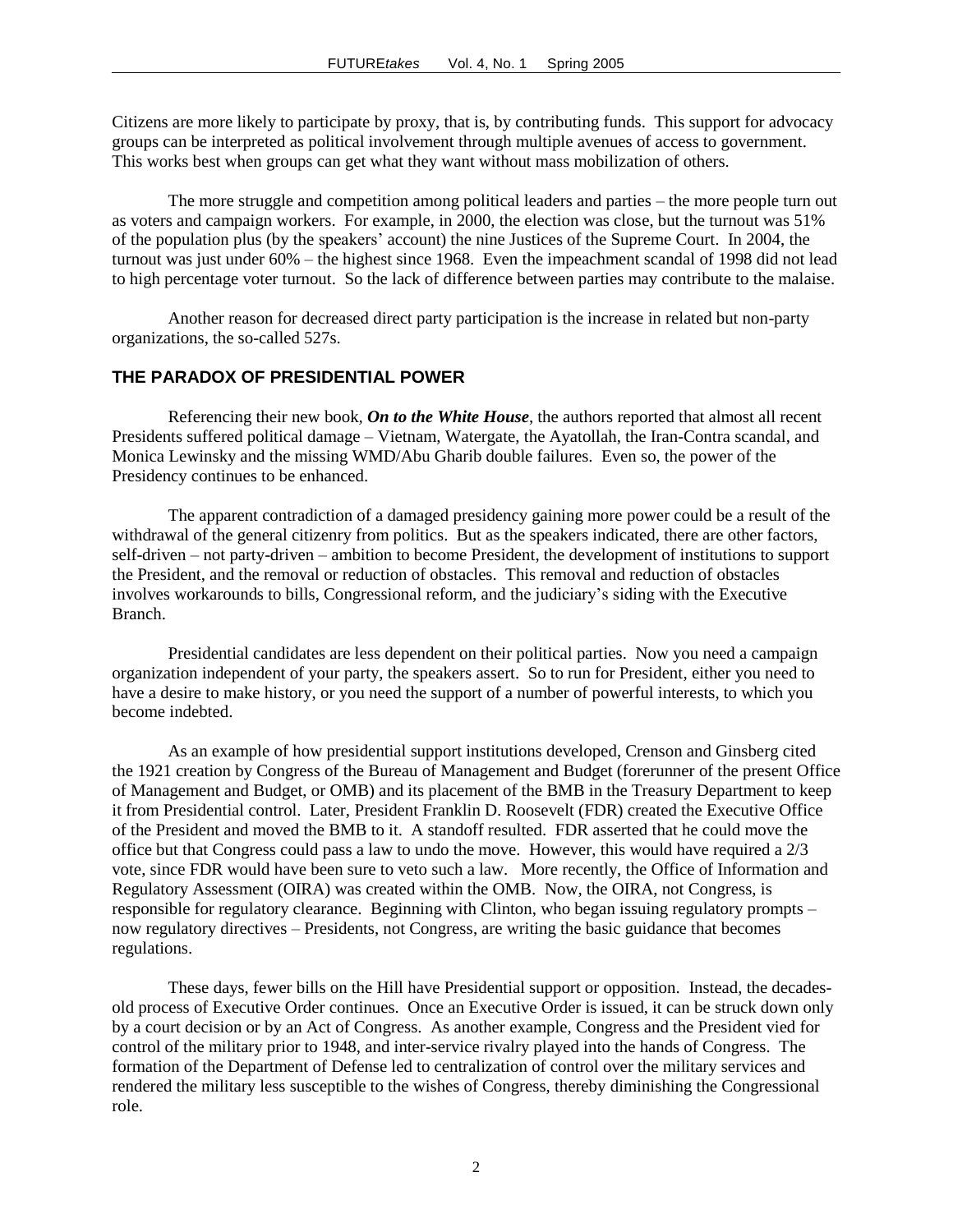#### **OBSTACLE REMOVAL**

One workaround to Congress is annotations on bills passed. At one time, Presidents wrote messages on bills they vetoed, indicating the reasons for their vetoes. Now, they also write messages on bills that they sign, and in these messages they state their objectives, including portions they will not enforce. The messages become parts of the legislative history of the bill and thus open to judicial interpretation. In response, Congress began requiring notification of all provisions not enforced if they were believed unconstitutional.

When Congress passed laws to limit secret Executive decisions, Presidents worked around the laws by changing their "decisions" to "National Security Directives." Conversely, the speakers proclaim, Congress can't make decisions in secret, or even if it could, the secret would be out once there were any attempt to implement or enforce the decision

In addition, Congress itself has changed. Under the old system, the House of Representatives was hierarchical, and throughout much of the  $19<sup>th</sup>$  century, the Speaker was more important than the President. When President Polk wanted to go to war against Mexico, Congress supported him but wanted to make sure he understood who was boss. Polk asserted that an incursion had occurred and acted unilaterally, whereupon Congress declared war only after first "beating up" on Polk.

The decline of political machines (as a result of progressive reforms) undermined the cohesiveness of the House. Today, there is philosophical cohesion but little organizational cohesion. Each member can vote what is best for his/her constituency [but the committee structure still allows the party bosses to force voting along party lines – so there is still some effective hierarchy – Osborne]. The House can't effectively stand up to the President as in the  $19<sup>th</sup>$  Century. At the speakers stated, perhaps the preeminence of the Presidency is best demonstrated by the fact that there has been no declaration of war since December 8, 1941.

For its part, the judiciary has also contributed to the increase in Presidential power. In the  $19<sup>th</sup>$ century, the Federal courts deferred to Congress. In the  $20<sup>th</sup>$  century, courts actively struck down some acts of Congress. Today, courts rarely challenge the Executive Branch. Only a handful of Executive Orders have been struck down, and even then, court action often provides a basis for increasing rather than limiting Presidential power. There are three cases: Congress says no, Congress says yes, and the "twilight zone." Now the courts say that if Congress did not specifically prohibit something, it is probably permitted. Even when the Executive Branch loses in court they win: an example being the US vs. Nixon. In the end, Nixon had to turn over the tapes, but the Supreme Court also upheld the principle of Executive Privilege. Today, that principle is invoked by Presidents and others in the Executive Office who do not tape themselves, as in the case of Vice President Cheney's meetings with energy company executives.

The speakers noted that at one time, most judges had served in a legislative body. Today that number is less than 4 %. This may drive some of their lack of support for the legislature.

#### **WITHER NOW?**

At one time, the parties once dominated the Presidency and solidified Congress. Now they don't. The downturn in popular involvement bodes well for the President, who is elected for a maximum of two four-year terms – and ill for the Congress, whose members are always scrambling for reelection. Congress has two alternative futures. In one, legislatures prosper because of significant participation by the people. In the other alternative future, the Executive Branch dominates.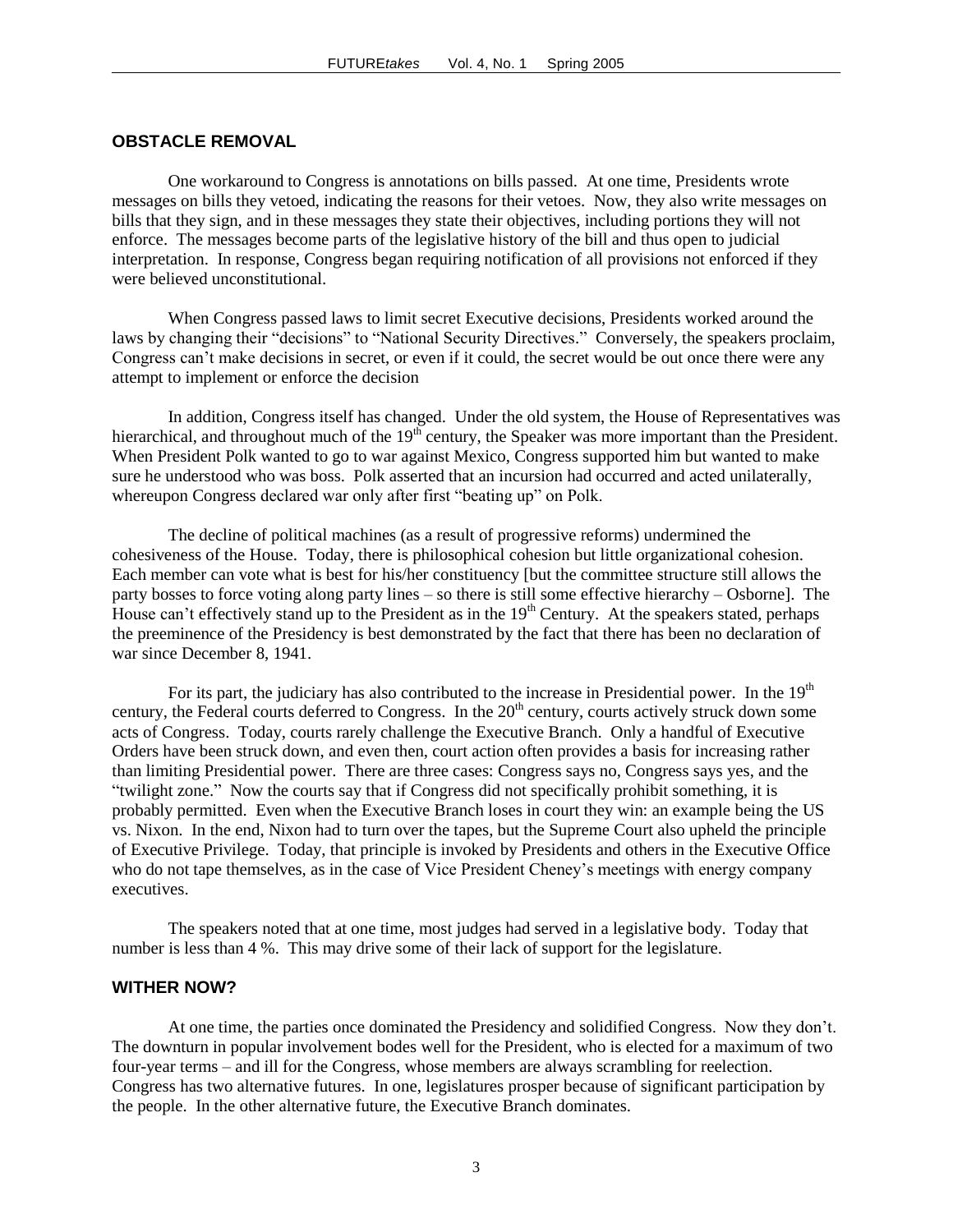"Presidentialists" assert that a powerful Presidency is good because (1) the nation needs someone who can act decisively and quickly in an emergency in this rapidly changing, dangerous world, (2) a President is better able than Congress to represent the broad public interests, and (3) the President is more "democratic" since he is elected by millions of voters, whereas some members of Congress are elected by a handful of voters in "safe districts." Countered the speakers, Presidents can create emergencies (e.g., Clinton's environmental agenda and the present stem cell research controversy) – in "response" to which they issue Executive Orders – and the President represents only one vision as opposed to broad public interests.

### **POST-PROGRAM COMMENTS (as best captured)**

The question and answer session raised related challenges such as gubernatorial power versus state legislatures (governors are the more powerful, one reason being that in many states, legislators are part-timers and amateurs) and whether Congress lost the tug of war by failing to deal with pressing national  $19<sup>th</sup>$  Century problems, (e.g. slavery), which the President solved.

Several factors point to a stronger Presidency in the future – weakened political parties, the trend in judicial decisions, and the continuing desire for Executive power. In addition, the House and Senate desire a weak Congress so they don't have to bear responsibility for politically unpopular decisions.

The growth of the Presidency contributes to downsizing democracy, and a less involved populace lead to a more empowered Executive – a vicious circle, concluded the speakers.

*Matthew A. Crenson is a professor of political science at the Johns Hopkins University. His books include* Building the Invisible Orphanage and Neighborhood Politics*. Benjamin Ginsberg is the David Bernstein Professor of Political Science and director of the Center for the Study of American Government at the Johns Hopkins University. His books include* Politics by Other Means and American Government: Freedom and Power*.*

# *POINTS FOR THE CLASSROOM (send comments to [forum@futuretakes.org\)](mailto:forum@futuretakes.org):*

- o *What will the relationship between governments and their citizens be in 2020?*
- o *How relevant will governments be, relative to multinational corporations and other nongovernmental organizations (trans-national ethnic groups, cause-oriented groups, etc.)?*
- o *How will the information age impact political parties, citizen participation in government, and the balance of power between the Executive and Legislative Branches of government?*
- o *What other factors may account for voter apathy? A perceived lack of choices (differences among candidates or parties)? Higher priorities, coupled with limited time? A perception that political parties and candidates are not addressing the issues that are most important to them, e.g., "making ends meet" or "having enough hours in the day"? Or, is voter apathy a characteristic of a mature democracy?*
- o *What eventually yields between voter apathy and the highly polarized US electorate? Also, will the trend toward "sound byte politics" be reversed?*